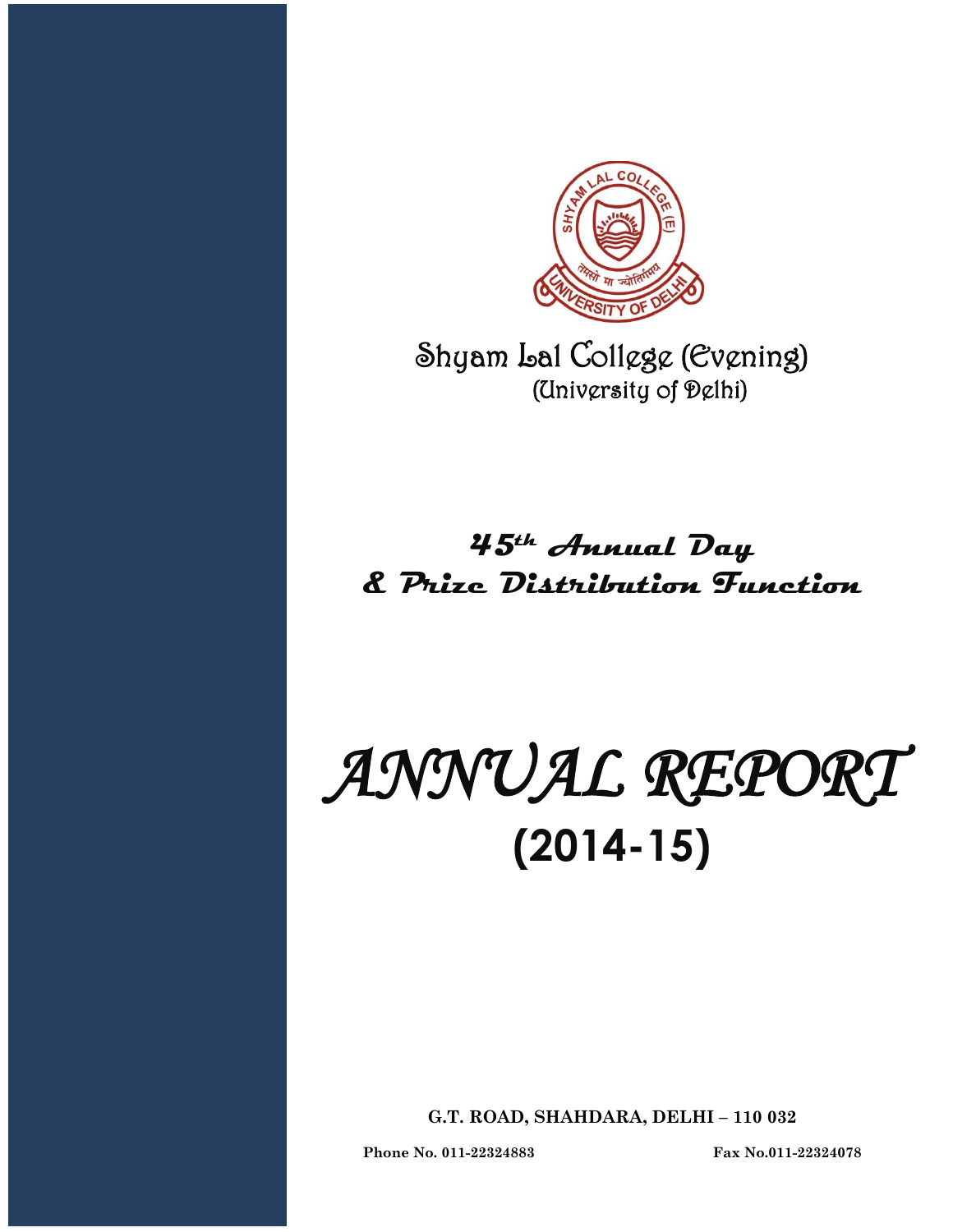Hon'ble Dr. I.M. Kapahi, Dr. Kakkar, Dr. Anand Sharma, Chairperson Governing Body,Madam Savita Gupta, other respected members of Governing Body of the College, distinguished Faculty members and my dear students:

On behalf of the staff and students of Shyam Lal College (E), I take this opportunity with immense pleasure in welcoming you all on the occasion of 45<sup>th</sup> Annual Day & Prize Distribution Function of our college.

I am extremely privileged and honoured to welcome our distinguished Chief Guest of today's function Dr. Inder Mohan Kapahi, Member, University Grants Commission, Guests of Honour, Dr. N. K. Kakkar, Advisor, Maharaja Agrasen Technical University, Formerly Director, MAIMS, GGSIP University, Delhi and Dr. Anand Sharma Nand Ram, Vice Chancellor, Global Open University, Amsterdam, Smt. Savita Gupta, Chairperson, Governing Body Shyam Lal College, my dear colleagues, parents and students.

Our college was founded in sixties by Late Padmashri Lala Shyam Lal Gupta, founder of the college, Member, Rajya Sabha and an eminent entrepreneur, the college has marched ahead since its inception. Shyam Lal College (Evening) is a constituent college of University of Delhi imparting higher education in Commerce, Humanities and social sciences for almost five decades.

As we reflect upon the past year, I am very proud of the achievements made by our college.

I am very glad to report the career progression of my colleagues in different departments. I take pride in informing that one of our faculty members, Dr. Sunil K Choudhary has joined Department of Political Science, University of Delhi as Professor.

Now, As Principal of this college, I present before you the Annual Report on the activities and achievements of the college during the academic year 2014-2015.

#### **ACADEMIC RESULTS**

The reputation of an educational institution is based largely upon the performance of its students. I am pleased to report that we have recorded above 92% result in B.A. (H) Eco /Hindi / Political Science and B.Com. (H) I Year, 100% result in B.Com. (H) III Year, 86% in English (H) I Year, 92% in B.A.(Prog.) II Year, 93% in B.A.(H) Economics II Year, 83% in B.A.(H) Hindi II Year, 95% in B.A. (H) Political Science II Year and 96% in B.Com.(H) II Year.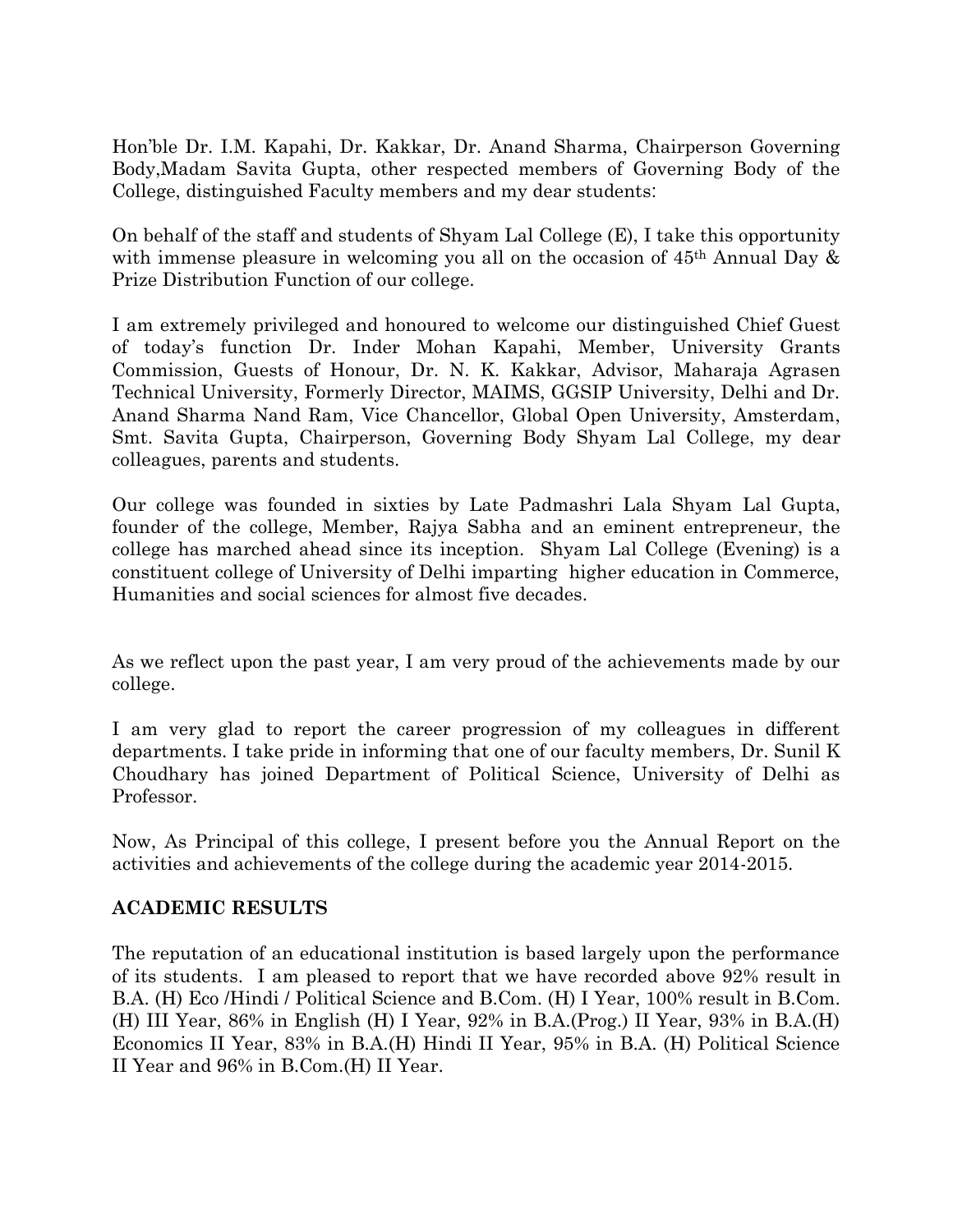#### **INTERNATIONAL CONFERENCE**

Following our past tradition of holding National Seminars / Conferences, the college organized an International Conference [the twelfth in succession] on the theme, 'Unleashing Potential of Renewable Energy for Sustainable Development : Opportunities & Challenges" under the Convenership of **Dr. S. P. Sharma.** The Conference was organized at Constitution Club of India, Rafi Marg, New Delhi on January 13-14, 2015.

Professor K.K. Aggarwal, Chairman, Board of Governors, MNIT, Chancellor, K.R.Mangalam University, Gurgaon, & Lingaya University was the Chief Guest of the Conference and Sh. Pranav R. Mehta, Chairman, National Solar Energy Foundation, Ahmedabad was the Keynote Speaker.

The Conference brought together a comity of eminent scholars and scientists, pundits and politicians, civil servants and civil society functionaries not only from Delhi but also from other parts of the nation and the Globe. The Conference was well taken by the Researchers, Academicians and Corporates. More than 150 Abstracts were received, out of which approximately 40 Research Papers were presented at the Conference. The presentations of the two-day International Conference will soon be published. The Conference was sponsored by Ministry of New & Renewable Energy, Government of India, UGC, S. Chand & Company and Central Bank of India.

#### **ACADEMIC PRIZES**

Academic Prizes are awarded to the students on the basis of their results in the annual examinations by the college at the annual function. In addition to this, following memorial cash prizes are also awarded: -

- Shri Sunder Lal Rohatgi & Smt. Roopwati Rohatgi Memorial Prizes: Three prizes of Rs.250/- each to be awarded annually to the toppers of final year students of B.Com (H), B.Com and B.A. Programme. These prizes were instituted by Late Sh. B.B. Rohatgi in the fond memory of his parents.
- Lilawanti Bhatia Memorial Prizes: The prizes are of the value of Rs.500/ given to the students of B.A. (Programme) I, II and III year who secure the highest marks (not less than 60%) in the Office Management & Secretarial Practice Course. These prizes were instituted by Dr. R.C. Bhatia of the Department of Commerce, in the loving memory of his mother Smt. Lilawanti Bhatia.
- Km. Kanika Gupta Memorial Prizes: The prizes are of the value of Rs.500/ given to the students securing highest marks in B.Com (Hons.) I and II year examinations. These prizes are instituted by Dr. R.L. Gupta of the Department of Commerce, in the loving memory of his daughter, Km. Kanika Gupta.
- Vice Chancellor's financial assistance: The Financial Assistance will be awarded to those students whose family income from all sources is less than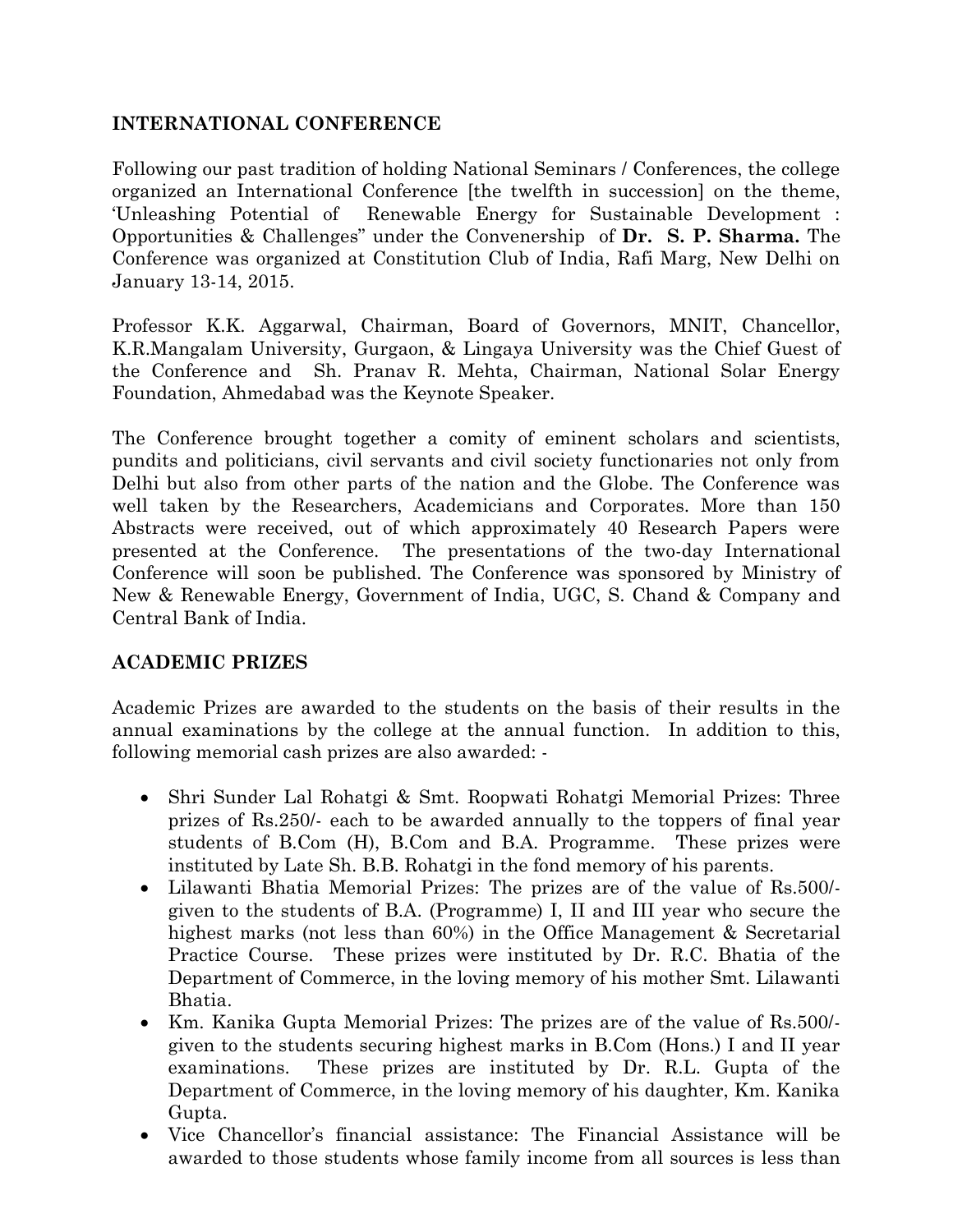1 Lac per annum and having APL and BPL valid ration cards issued from the competent authority.

- Shyam Lal Gupta Memorial Prize: A prize of Rs.11,000/- has been instituted by Shyamlal Charitable Trust in the memory of Late Padam Shri Shyamlal Gupta, the Founder of the College. This prize is given to the student who secures the highest percentage of marks in the First / Second year of any course.
- Other Delhi University Awards and Financial Assistance:There are many Awards/ Financial Assistance / Scholarship schemes which are declared by the University from time to time. Students are advised to see the Notice Board for details.
- Sports Prizes: Sports Prizes are awarded to the outstanding sports persons every year subject to attainment of the minimum standards laid down for the purpose.

#### **FACULTY ACHIEVEMENTS**

Our faculty continued to explore newer academic heights in the current session by writing books, attending seminars, workshops, refresher courses and orientation programs as detailed below:

**Dr. R.L.Gupta**, Associate Professor, Dept. of Commerce and Officiating Principal of the College:

Under his leadership as Editor-in-Chief, College launched an International Journal of Commerce & Management: *Aspirare* (Print & online both) which is a refereed and Blind peer reviewed Journal.

Dr. Gupta Published a Research paper titled "Role of Learning Environment in Quality enhancement of Indian Educational Institutions (Page 17 - 24). He edited a book titled "Corporate Social Responsibility: Expectations, Reality & Challenges" published by Wisdom Publications, Delhi. He also published two books titled Managing Human Resources and Human Behaviour which is well taken by academicians & Researchers of the topic.

Dr. Gupta organized a one-week Workshop on "Personality Development for Career Enhancement" (for Developing Soft Skills) and one day Seminar on "Good Governance" at Shyam Lal College (Evening).

He was invited as a Resource person to deliver lectures at Workshop on "Business Entrepreneurship and Management" *organized by CPDHE, University of Delhi* and also at *Refresher Course in Commerce & Management organized by UGC-Academic Staff College*, Kumaun University, Nainital, Uttarakhand during 21-06-2014 to 11-07-2014.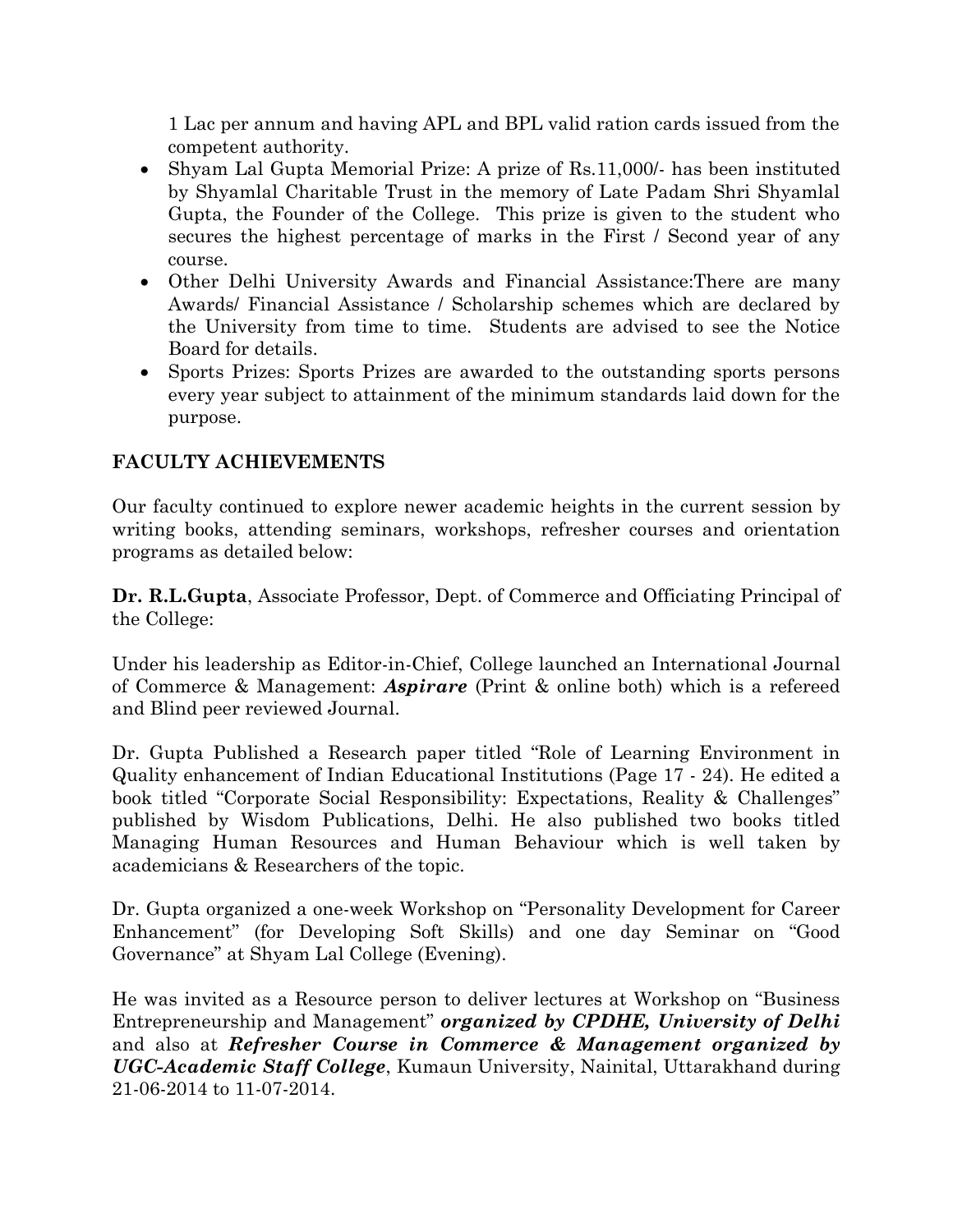Dr. Gupta Chaired a Technical session at National Conference on "Role of Civil Society in promoting Good Governance" organized by UGC-Academic Staff College, Kumaun University, Nainital. He was also invited as a Panel Speaker at 'Asia Pacific: Youth Integrity in Crisis, How Do We Solve it' organized by Transparency International India, Delhi, India. He spoke as a resource person at a workshop on 'What ought to be the future structure of UGC and Higher Education in India' jointly organized by UGC and MHRD

**Dr. Harish Khanna**, Associate Professor, Department of Hindi and Ex. MLA, Aam Aadmi Party, Delhi Assembly actively participated in various activities in the college. Under his supervision, one research scholar was awarded Ph.D and another one has submitted his thesis from University of Delhi.

**Sh. J. K. Bareja,** Associate Professor, Department of Commerce is associated with teaching of Master of Business Economics at South Campus, University of Delhi.

**Dr. Pramod Kumar**, Associate Professor, Department of History, attended "Indian History Congress" organized by JNU, Delhi. He also worked as Founder Associate Managing Editor of *'Aspirare',* an International Journal of Commerce & Management, (Print & Online both), An annual publication of Shyam Lal College (E), University of Delhi, India (website : [www.aspirare.org\)](http://www.aspirare.org/).

**Sh. Ashwani Jassal**, Assistant Professor, Department of Political Science presented a paper in the International Conference titled "Clash of interests and aspirations in Afghanistan and South Asia region: A Futuristic analysis." In New Orleans (USA) in the annual convention of International Studies Association. He has been the head examiner for the paper International Relations (Old course) for school of open learning 3rd year. Mr. Jassal worked as Founder Associate Managing Editor of *'Aspirare',* an International Journal of Commerce & Management, (Print & Online both), An annual publication of Shyam Lal College (E), University of Delhi, India (website : [www.aspirare.org\)](http://www.aspirare.org/).

**Dr. Aditya P Tripathi, Assistant Professor, Department of Commerce :** He delivered lectures as a Resource Person on Marketing, Retailing and Consumer protection in India at Refresher Course in Commerce & Management organized by *UGC-Academic Staff College, Kumaun University, Nainital* , **Uttarakhand** during 21-06-2014 to 11-07-2014. He edited a Book titled *"Corporate Social Responsibility: Expectations, Reality & Challenges (*2014) in Co-Editorship with Gupta R.L., Malik R.K. published by Wisdom Publications, Delhi. He also worked as Founder Managing Editor of *'Aspirare',* an International Journal of Commerce & Management, (Print & Online both), A publication of Shyam Lal College (E), University of Delhi, India. (website : <u>www.aspirare.org</u>). He was invited as a Participant at Accountancy and Commerce Summit organized by the Board of Studies, The Institute of Chartered Accountants of India on January 19,2015 at Gulmohar, India Habitat Centre, New Delhi, India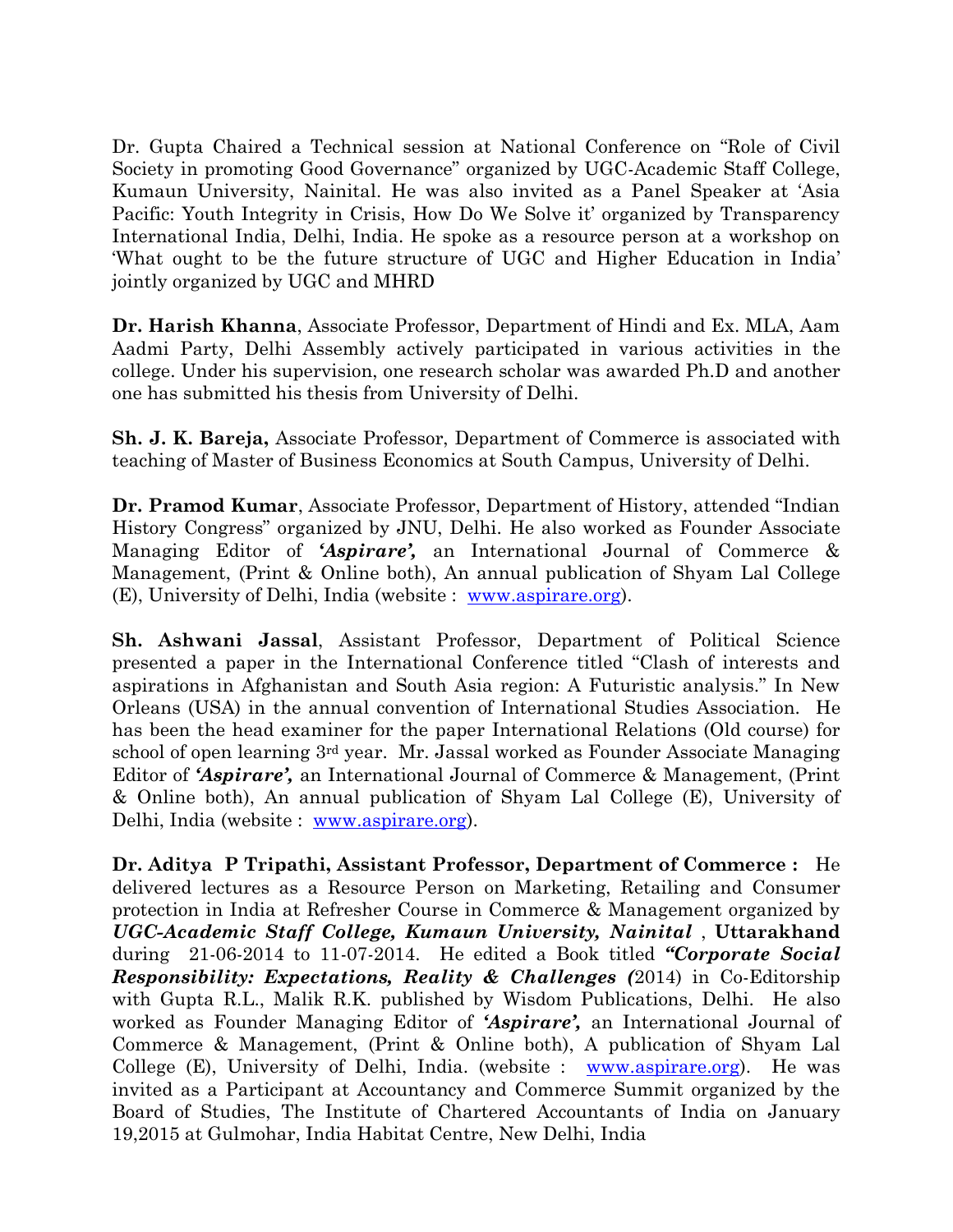**Dr. Ashok Kumar Yadav**, Assistant Professor Department of Commerce presented papers in National Seminars titled "Economic Growth of Sustainable Development in India" organized by K.M.C. University, Lucknow and "Marketing Mix and the role of Retailing in India" organized by Dr. R.M.L. University, Faizabad (U.P).

**Dr. D. N. Singh**, Assistant Professor, Department of History, attended an orientation programme organised by CPDHE.

**Ms. ILA Bhushan**, Assistant Professor, Department of Commerce worked as Founder Associate Managing Editor of *'Aspirare',* an International Journal of Commerce & Management, (Print & Online both), An annual publication of Shyam Lal College (E), University of Delhi, India (website : [www.aspirare.org\)](http://www.aspirare.org/). She also published a Research paper titled "Corporate Social Responsibility : Notes from the Field" in the Journal *Aspirare, An International Journal of Commerce & Management, Vol.1, No.1,September 2014, Pg. 42-47, ISSN No : 2394-0484(P), 2394- 6601 (e).* 

**Dr. Ramesh Kumar,** Associate Professor, Department of Political Science, published an article on India Factor in Africa Development in December 2014 issue of the Journal of African Studies Published bi-annually by the Department of African Studies University of Delhi. His another article entitled "Pecuniary Politics and Governance: A case study of hike in salary of U.P. Legislators" published in May 2015 issue of the monthly Journal Governance Today Published from Delhi. Beside this his three articles in Hindi got published in a Daily Newspaper **BhavdiyaPrabhat** published from New Delhi. These Articles are namely **'Chakarvyuh Mein Modi (2nd February, 2015), Shushan Ka Gandhiwadi Drishtikon (11thJanuary, 2015) and Khamoshi Ki Rajneeti (19th December, 2014)'.** He also co-chaired a session in a two–day International Conference on Gandhian Issues on 3rd February, 2015 at Kolkata organized by Indian Council of Gandhian Studies. Two of his papers were also accepted for the International Conferences, will be organized in Philippines and Russia. It would not be out of context to mention here that Ramesh Kumar has been frequently invited for debate on different T. V. Channels as a Political analyst These channel include Sudarshan T. V., Shri News, Channel One, News Express & V.I.P. News etc.

**Dr. Amit Singh**, Assistant Professor, Department of Hindi authored a Book – "Hindi Natak Aur Paryavarna", published by Sanjay Prakashan, Daryaganj, Delhi, 2014. He also did a Refresher course in Hindi at C.P.D.H.E , D.U from Nov. 17 to Dec. 6, 2014. He participated in one day Workshop on Development of Herbal Garden on 29th January organized by Eco- Club, Shivaji College and also attended a Seminar on "Sanskrit Aur Hindi Ka Samanvit Kavyashastra" or "Dr. Nagendra Aur Hindi Alochna" on 15th April, 2015.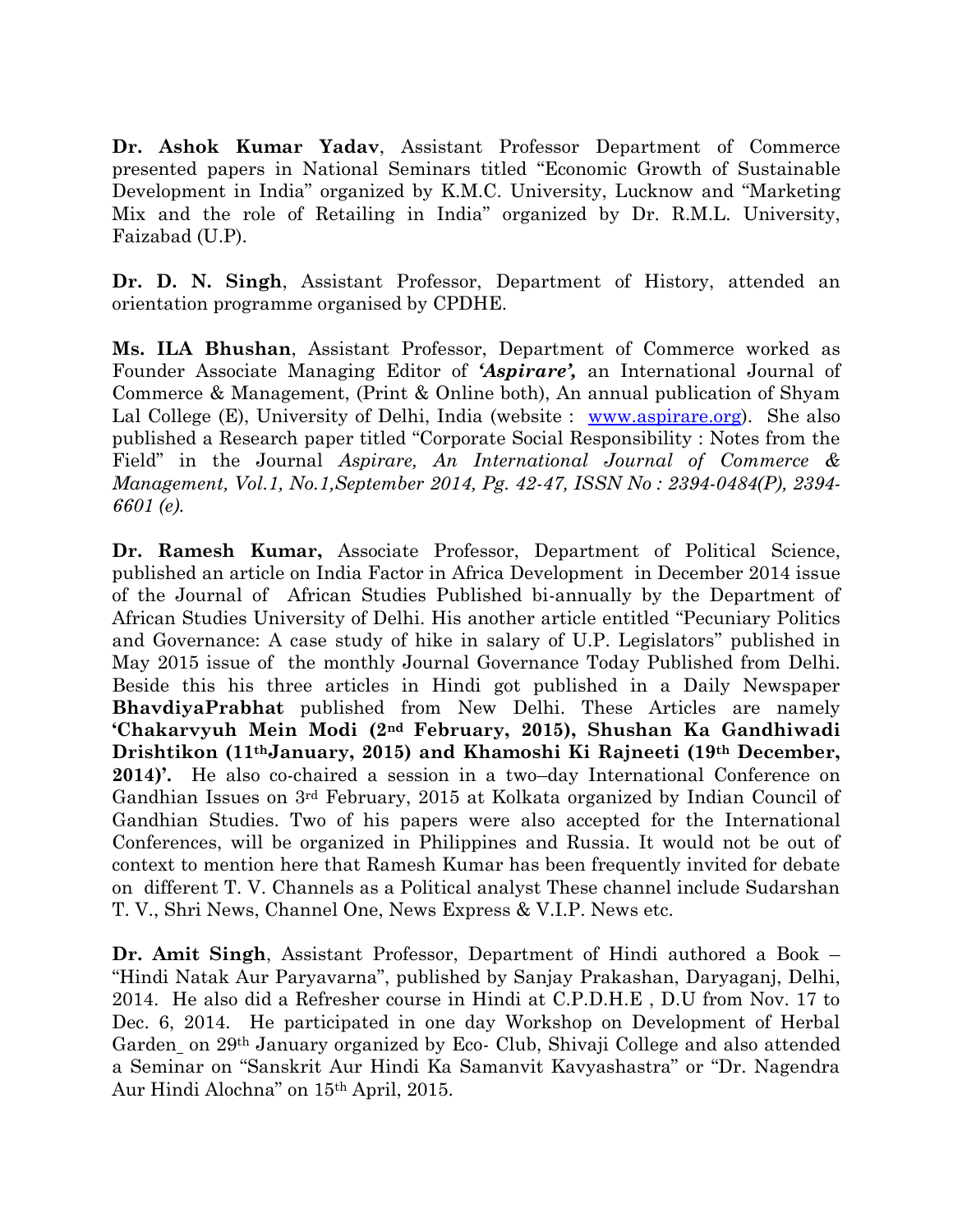**Sh. Rajiv Ranjan Singh**, Assistant Professor, Department of Computer Science co-authored and published a paper titled "Automatically Calculating Quantitative Integrity Measures for Imperative Programs" in 3rd International Workshop on Quantitative Aspects in Security Assurance(QASA) 2014 held at Wroclow, Poland, September 11, 2014. He presented a paper titled "Usability vs Security: A case study of Android, iOS and Windows" in UGC Sponsored National Conference on "Emerging Trends in Computer Science and Information Systems (NCETCSIS-2015)" held on 13th – 14th March 2015 organised by Maharaja Agrasen College, University of Delhi. He also presented the paper titled "Automatically Calculating Quantitative Integrity Measures for Imperative Programs" in two-day National Seminar on "Frontiers of Computational Research" on March 30-31, 2015 organised by IP College, University of Delhi and chaired a session in two-day National Seminar on "Frontiers of Computational Research" on March 30-31, 2015 organised by IP College, University of Delhi. He also co-authored and Published a paper titled "Comparative analysis of Recall-based (Drawmetric) and Click-based (Locimetric) Graphical Password Authentication schemes" in IJCSIT April 2015.

**Ms. Bharti Kumar**, Assistant Professor, Department of Computer Science coauthored and published a paper titled "Comparative analysis of Recall-based (Drawmetric) and click-based (Locimetric) Graphical Password Authentication schemes" in IJCSIT April 2015.

**Sh. Pawan Kumar Bhura**, Assistant Professor, Department of Commerce authored Books titled "Business Statistics", Wisdom Publication, New Delhi, "Introduction to Computer and Information Systems", Wisdom Publication, New Delhi and "A Practical Approach to Business Organization and Management", Variety Publications, New Delhi.

**Dr. Pramod Kumar Dwivedi**, Assistant Professor, Department of Hindi presented a research paper titled "Nai Kavita: Ramvilas Sharma Avam Namvar Singh Ki Mulyankan Dristi" in the National Seminar organized by Govt. Brennan College, Talssheri , Kerala during 3-5 Feb. 2015

He also presented a research paper titled "Hindi Ke Samkaleen Upanayason Main Abhivyakt Bunkar Jeevan Ki Aarthik Avam Swastya Samasyayen" in the National Seminar organized by Satyawati College Evening, University of Delhi on 21 Nov. 2014. He worked as Area Editor (Delhi) in an interdisciplinary refereed research journal Sodh Vaichariki. He has done a refresher course in "Media Studies And Governance" from Academic Staff College, Jamia Millia Islamia, New Delhi.

**Ms. Stuti Gupta**, Assistant Professor, Department of Economics presented paper on "Bio-fuel in India: An Overview" in the two-day International Conference on "Unleashing Potential of Renewable Energy for Sustainable Development: Opportunities & Challenges" organized by Shyam Lal College (Evening). She published an article in the book on "Corporate Social Responsibility: Expectations, Reality and Challenges". She is also empanelled as a member of Editorial Board of the magazine "The Ecozine" published by Department of Economics. She attended Refresher course conducted by JNU and also worked as a Convener of Eco-tree 2015, an inter-college fest organized by Department of Economics.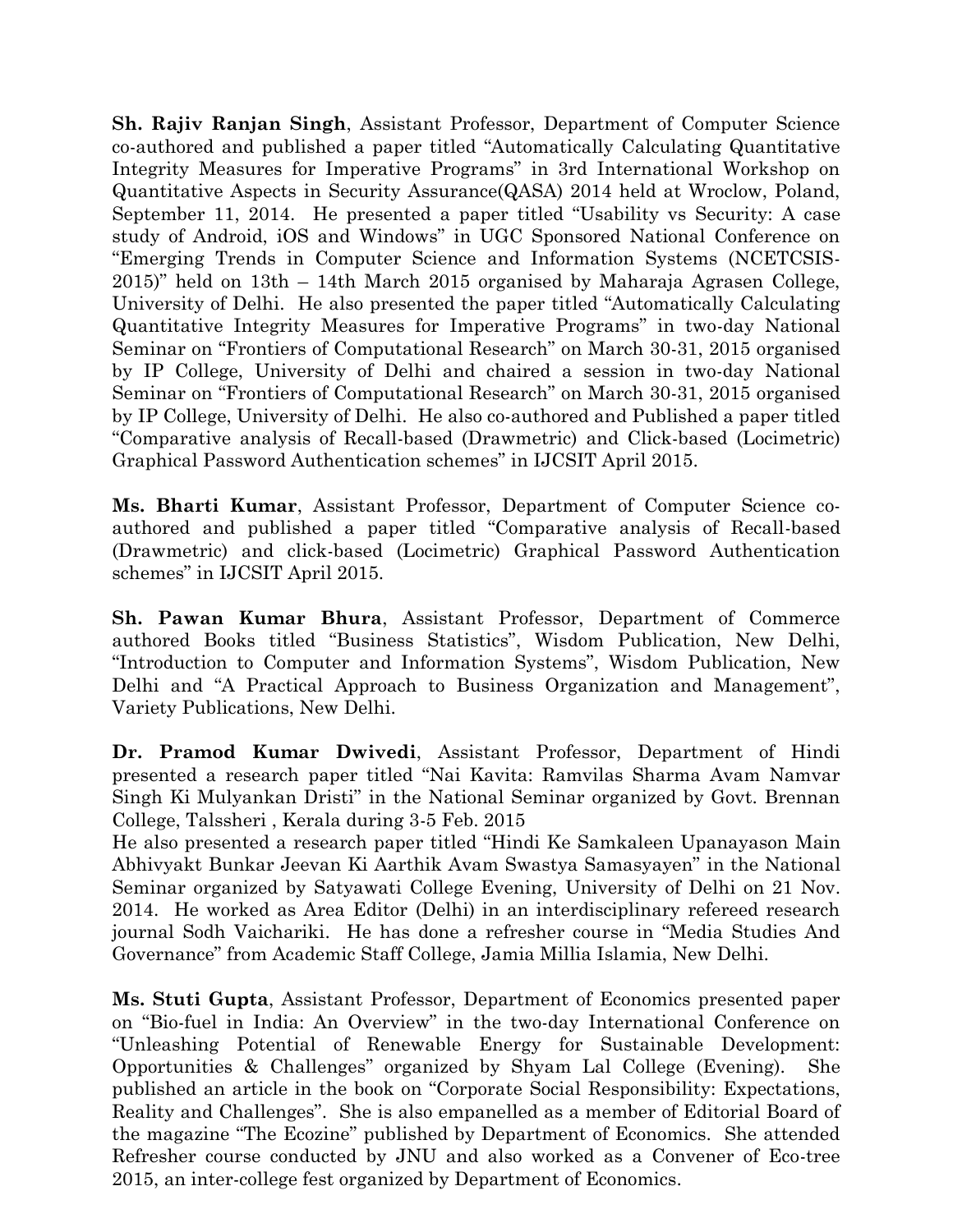**Dr. Vatsal Singh**, Assistant Professor, Department of English presented a paper on "Post Colonial Feminism in the writings of Bapsi Sidhwa" in International Conference on Post Colonial Literature at Jindal Global University, Sonipat from January 28-January 30, 2015.

**Dr. Dinesh Panwar**, Assistant Professor, Department of English, edited a book on *Modern European Drama –Text to criticism*, (ISBN:978-93-83292-18-9) published by Alfa Publication, New Delhi, He has also edited two special issues on "*Literary Theory"* and "*Diaspora in Global Perspective"* published by *Lapis Lazuli –An International Literary Journal* .He is empanelled as a Member of Editorial Advisory Board in various National and International Literary Journals such as-*Galaxy- International Multidisciplinary Research Journal* ISSN 2278 -9529, *Middle Flight: A Peer Reviewed Journal* with ISSN :2319-7684 etc.

**Mr. Nitish Kumar Yadav**, Assistant Professor, Department of Commerce presented paper on "Role of Nabard for Developing Agriculture Sector in India" in the National Seminar on Recent trend in Commerce, Management, and Interdisciplinary research on 1st March, 2015 organized by "Sant Kavi Baba Baijnath Government Post Graduate College, Harakh, Barabanki, U.P. He also presented paper on "FDI System in Retail" in National Seminar on Global Opportunities and Challenges for the Emerging Indian Economy on 14th March, 2015 organized by "Khwaja Moinuddin Chishti Urdu, Arabi-Farsi University, Lucknow (UP).

**Dr. Manish Karmwar**, Assistant Professor, Department of History, published a research paper titled Africa and it's Diaspora in Asia: An Indian Perspective in the journal, Indian Journal of African Studies, University of Delhi.

**Ms. Sonia Singh**, Assistant Professor, Department of Computer Science coauthored and published a papers titled "Evaluating the ID3 Decision Tree Algorithm in Weka" in IME Journal July 2014, Volume VIII no.2.,"Comparative Study of ID3, Cart and C4.5 Decision Tree Algorithm: A Survey" in IJAIST, No.27 July 2014, "Issues in Mobile E-commerce: A Survey" in IJCSIT July 2014, Volume 5(4) and "Image Encryption based on Arnold Cat Map and S-Box" in IJARCSSE Journal August 2014, Volume IV issue 8.

**Ms. Kumari Ritu**, Assistant Professor, Department of Computer Science coauthored and published a paper titled "Comparative analysis of Recall-based (Drawmetric) and click-based (Locimetric) Graphical Password Authentication schemes" in IJCSIT April 2015.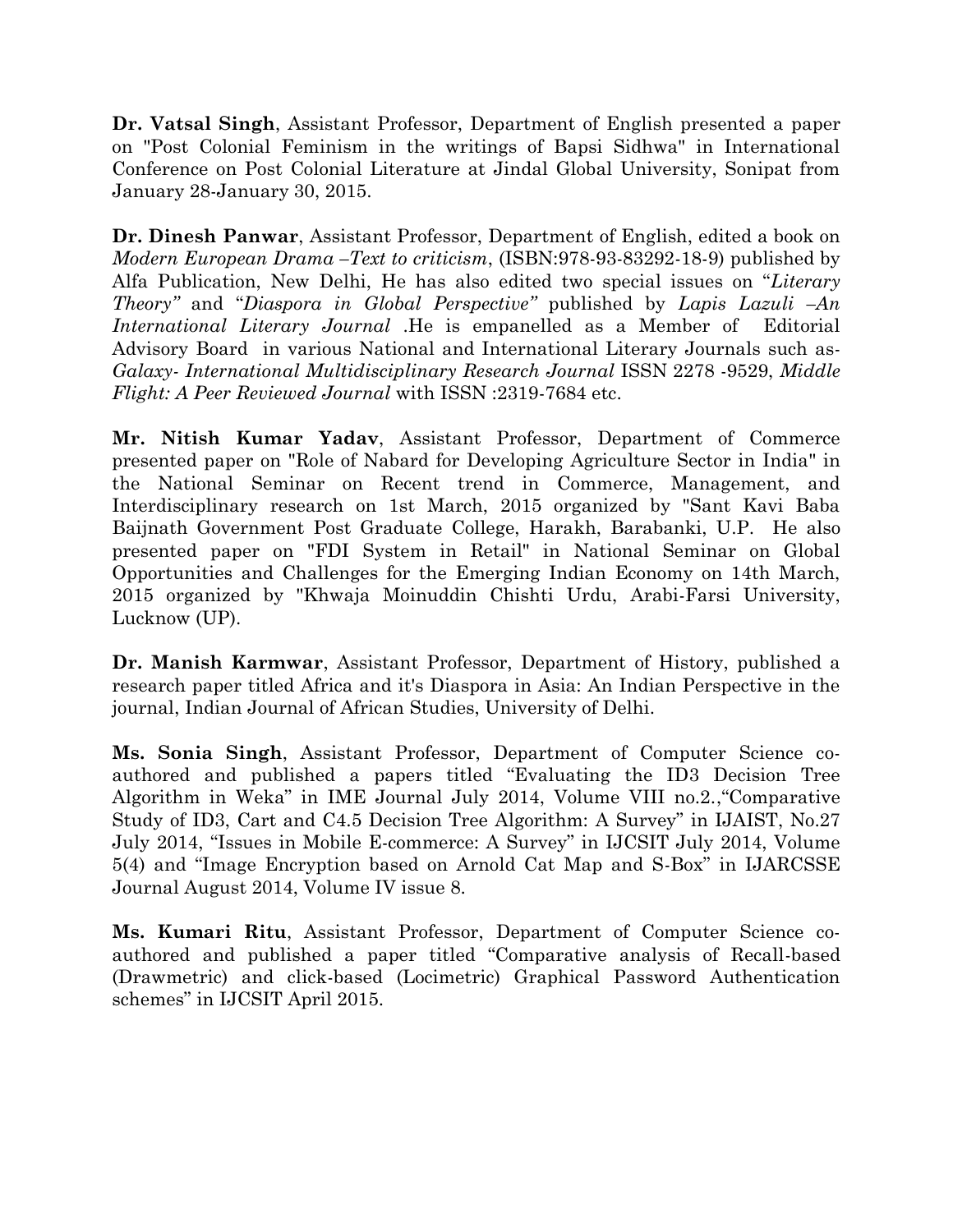#### **SUBJECT ASSOCIATIONS**

#### **COMMERCE ASSOCIATION**

The Academic session 2014-15 begins under the inchargeship of **Mr. Anil Kumar Verma**. The department has initiated and formed Commerce Society named 'Amour' and Mr. Kamlesh Attri was appointed as the Convener of the said society. The department has organized different activities for the development of students. Firstly, the commerce society organized a personality development workshop where various students from different departments participated. Apart from this, Department of Commerce has organized a one day Industrial Trip to Mother Dairy and Fun and Food village, Gurgaon where students were informed about the work culture of corporate. Department had organized a Career guidance program under the guidance of Mr. J. K. Bareja, for the students on 15th April 2015. It basically focused on various career options like banking jobs, Government jobs, private jobs etc.

Not only this, Department also organized a programme on "Investor education and awareness on various investment schemes" on 18th February 2015 and it was conducted by Edelweirs Mutual Fund. This programme helped commerce background students for giving them an overview of investments like mutual funds, SIPs etc.

Last but not the least, Commerce Department organized an industrial visit to Mother Dairy plant situated in Patparganj, Delhi on 13th March 2015. A group of 66 students were taken to Mother Dairy accompanied by six faculty members of Commerce Department. The main aim of this visit to Mother Dairy plant is to go beyond academics in all possible ways and it also offered insights to students about the practical applications of their theoretical knowledge.

#### **ENGLISH ASSOCIATION**

English Association of English Department organized its various events under the able guidance of its Department Head, **Dr. Kusum Devi**. In its odd and even semesters, it organized Debate, Quiz and Creative Writing Competition on various topics. The topic of the debate was "Excessive use of cell phones and Social networking Sites making the Youths more expressive but less responsible and lesser sensitive", and the topic of creating writing was 'childhood in slums'. Students participated with great enthusiasm and teachers witnessed so much of hidden talent by such events. In between, movie based on the syllabus of English Honours, 'The House of the Seven Gables' by Nathaniel Hawthorne, was also screened for the better understanding of the students.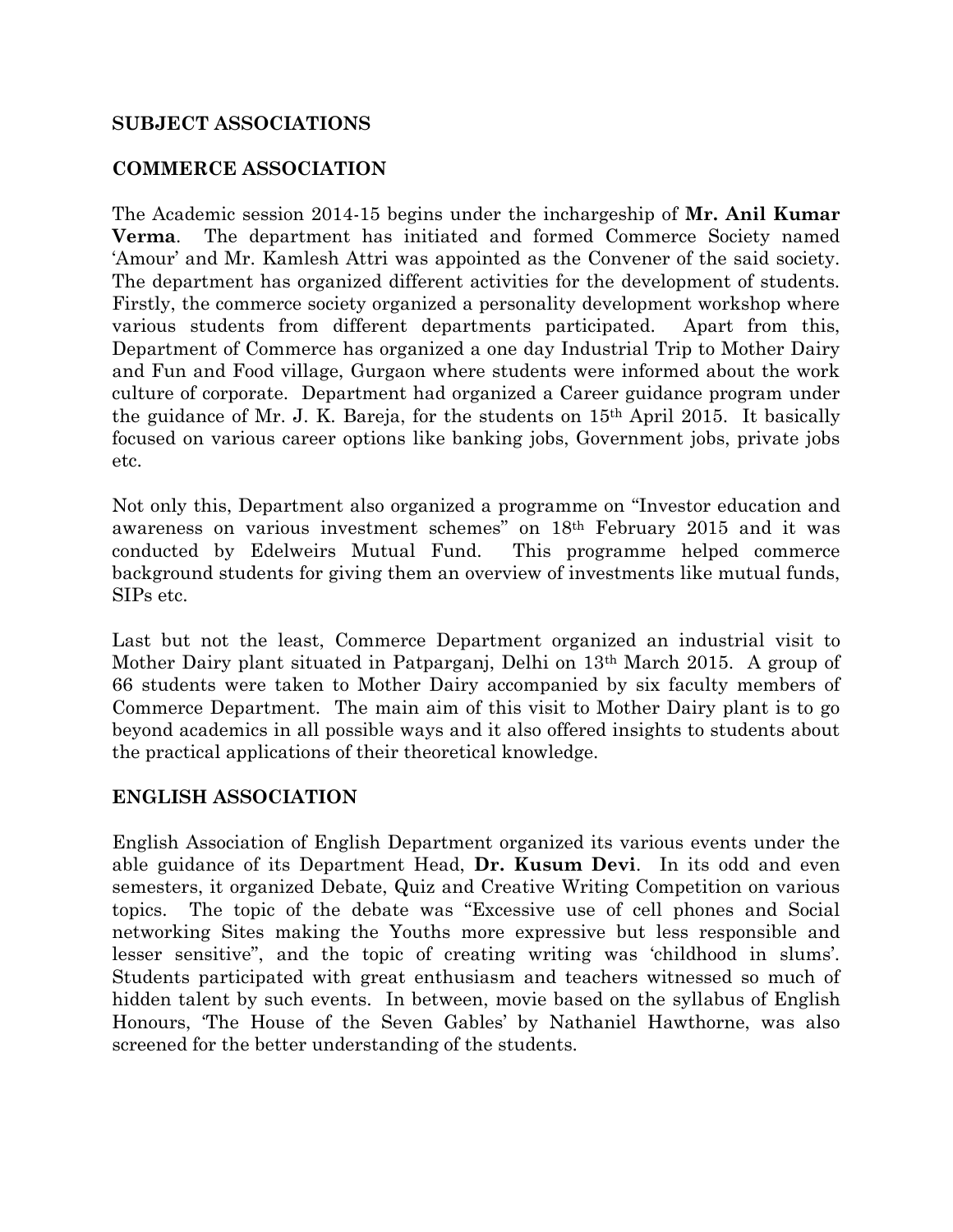#### **ECONOMICS ASSOCIATION**

Over the years great strides have been made by Shyam Lal College (Evening) towards achieving an enriching atmosphere for the students. Department of Economics has been a dynamic part of the college contributing into the pioneering activities. Department organized various activities throughout the year such as Fresher's party, Eco talk, Inter college fest (Eco Trees), Educational trip, and farewell and Inter college Economic Fest (Eco Trees). The event included four events namely Paper Presentation (on the topic "Make in India"), AD-MAD, Quiz and Treasure hunt. The objective of the event to engage students in extracurricular activities and help them learn working as a team was a well achieved. A Career counseling talk by Dr. Vipin Aggarwal was organized by the department to equip students with existing and emerging career options after Graduation in Economics. He also advised on what course the student should choose, how they should prepare for entrance and how many years of education one needs to put in, what institutes or colleges are available considering the course choice, the locality / city, economic situation etc. while counseling and another talk by IES Dharmendra Kumar on the topic "Policy and Employment" was organized by the department. He provided a deep understanding of the topic. Additionally, every year it has been progressing and initiating newer ventures such as the first ever Magazine named "Ecozine" was inaugurated by the department in the session 2014-15. There has been active participation of department in the syllabus formulation of B.A. (H) Eco/ B. Com (P)/ B.A. (P). Additionally, faculty members have been engaged in writing as well as reviewing study material for various institutions of Delhi University such as E-Pathshala (NME-Project) Institute of Life Long Learning (ILLL), School of Open Learning (SOL), IGNOU (M.A. ECO).

#### **HISTORY ASSOCIATION**

Department had organized one- day historical trip for local site scenes in Delhi.

#### **COMPUTER SCIENCE ASSOCIATION**

Department of Computer Science organized a Career Counseling Session on April 18, 2015 for its students. The representatives from Corporate briefed the students about current – IT market scenario and provided guidelines for successful placement.

#### **HINDI DEPARTMENT**

In the session 2014-15, the Hindi Department, during the In-chargeship of **Dr. Anil Rai**, organized several literary activities. In September 2014, a departmental literary forum, "Srijan" was established to encourage talent among students. During the nomenclature and inauguration ceremony for 'Srijan' tree plantation was carried out in the presence of Principal Dr. R.L. Gupta and the senior most member of the department, Dr. Harish Khanna. This programme of 'Srijan' was also the welcome ceremony for the fresh students.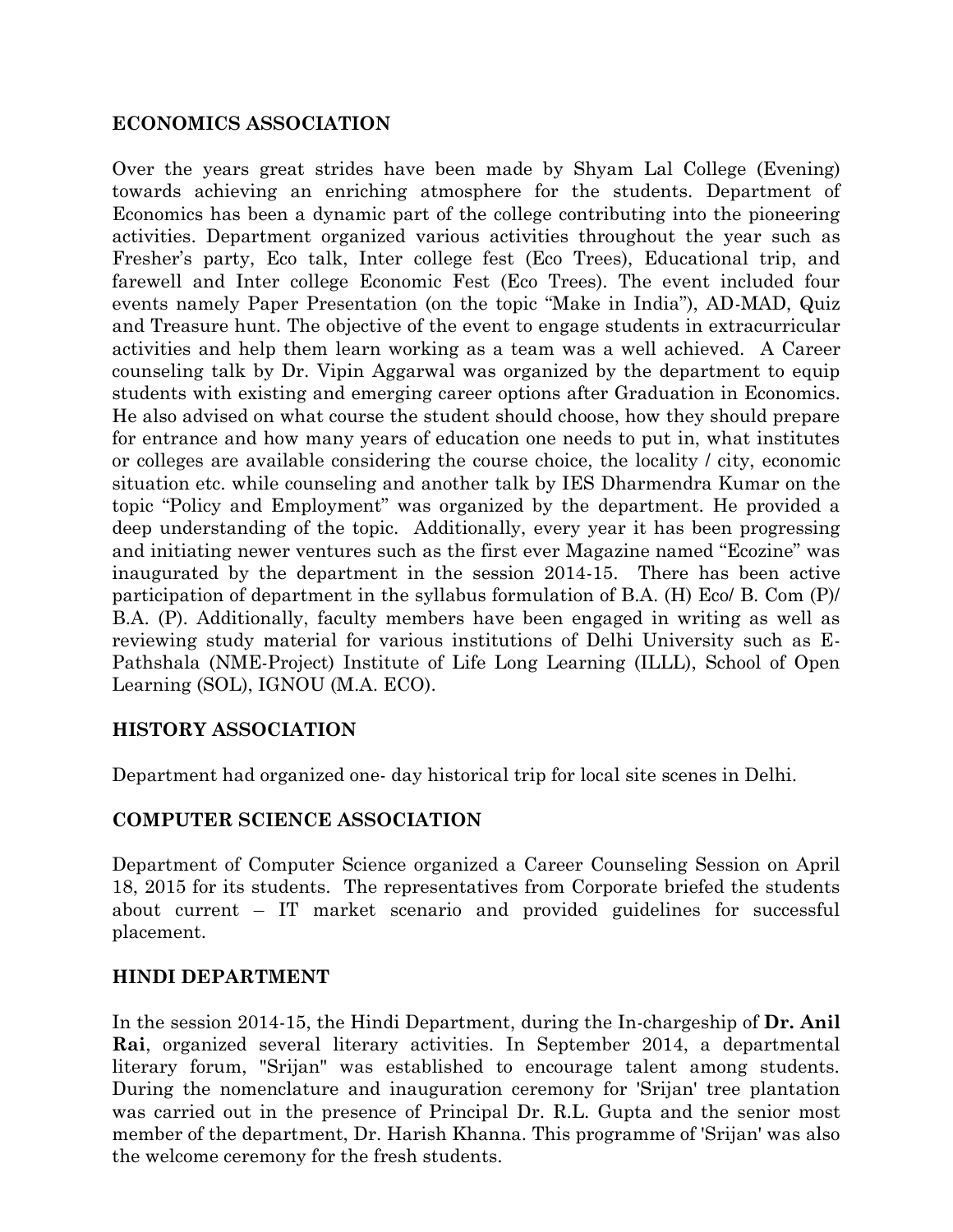In November 'Srijan' successfully organized 'self-composed poetry recitation', 'debate' and 'quiz based on Hindi literature'. The winners were given cash prizes, books and certificates. There was commendable participation by all the teachers and students of the department. The students of 'Srijan' have since not just participated in several multifarious competitions by the University but have also won prizes.

#### **STUDENTS' UNION**

Under the convenorship of **Dr. D. N. Singh**, the Students' Union of the college has been very active throughout the year. They addressed various issues concerning the students in a constructive way.

I would like to place on record my appreciation of the office bearers, namely Tushar Arora – President, Rishabh Sharma – Vice-President, Chanchal Sharma – Secretary, Mohini Nagar – Joint Secretary, Himani Rawat – Treasurer, Aman Rathoure and Anubhav Tomar – Central Councillors for their co-operation.

#### **NCC**

The College's NCC unit with a strength of more than 300 cadets under the leadership of Sh. Anil Kr. Verma earned several distinctions. Five girls cadets and five boys cadets represented National Integration Camp (NIC). The cadets also planted saplings, Paraslethering, Parasailing, Tracking and CATC.. 22 cadets attended Army Attachment Camp and 5 cadets participated in the Prime Minister's rally. NCC unit organized a 15 days Yoga Camp for all the cadets.

#### **NCC: Girls**

39 girl cadets participated in Combined Annual Training Camp (CATC) . The camp was held in Delhi Cant. Six cadets participated in National Integration Camp held at Nasik, Maharashtra. PM RALLY which is one of the most important national events of NCC being held every year after Republic Day Parade on  $28<sup>th</sup>$  Feb. In this, 3 of the cadets from our institution were selected in Parasailing event and 1 was selected for Slithering.

Our Cadets also celebrated their rank ceremony this year headed by college Principal, Administrative Officer, girls NCC in-charge *Dr. Bharti and SM Brijkishore from 1 DGB Unit.*

First time college has organized combined boys and girls inter college NCC fest and given the name '*RAKSHAK'*. We invited Col. K.S. Dalal as a chief guest to felicitate our cadets for their achievements.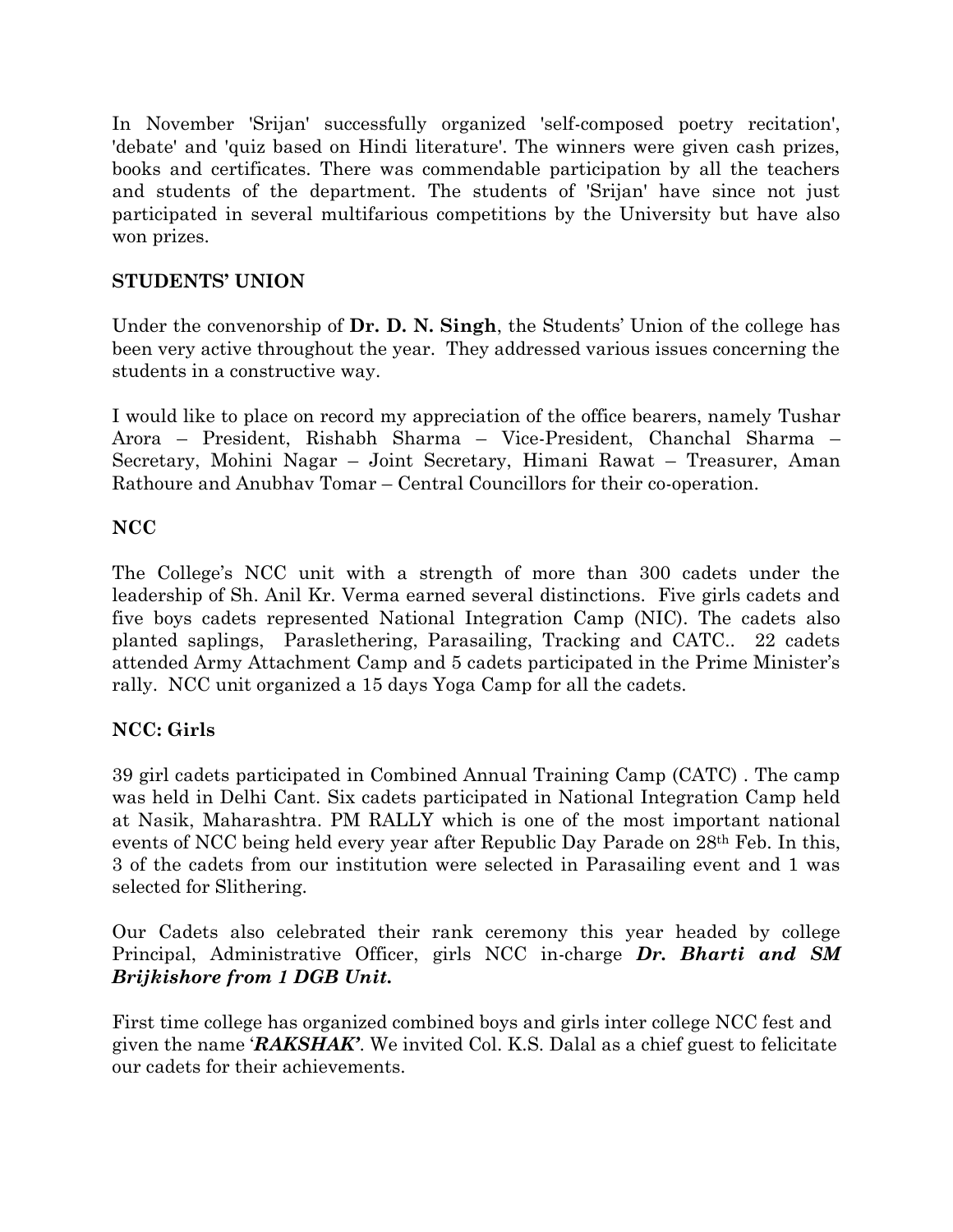#### **DISCIPLINE**

Discipline Committee under the Convenership of Dr. Amrendra Kr. Singh has actively participated in all the events organized by the students and the college.

The overall environment and decorum was maintained during the year and there was peace on the grounds with cooperation from the students' union. No serious matter has been reported during the year for any formal proceedings. To ensure female safety, frequent rounds of the faculty were conducted by the Committee members with special attention to 1<sup>st</sup> and 2<sup>nd</sup> floor.

#### **NSS**

NSS volunteers have done their job well throughout the session 2014-15. We have organized orientation programme and Swachch Campus Abhiyan in the premises. We have sent volunteers on International Blood Donation Day at Jawahar Lal Nehru Stadium, sent volunteers at DU Swachha Bharat Abhiyan inaugural on 2nd Oct. 2014.

#### **ECO-CLUB**

The Eco Club organized a competition by inviting students to prepare a project on 'Swatch Bharat Abhiyan', 8 projects were submitted and best three were given awards.

Dr. Sunita Saxena, Convener, Eco-club with two students attended an eco-friendly program on herbal plants organized by 'Ankuran' the eco club society of shivaji college. Competitive activities were also organized by the eco-club such as Poster making, Model making and Handicrafts Decorate item making from waste material. Prizes were given to the best three participants in each activity. The Eco – club also participated in "Antardhvani" Festival organised by D.U in February,2015 and Model Posters, projects and Handicraft, Decorative Items were displayed and were highly appreciated by the audience.

#### **GENDER SENSITIZATION COMMITTEE**

Gender Sensitisation Committee under the Convenership of Ms. Stuti Gupta carried out numerous activities throughout the year to revitalize students about gender issues. Dr. Meena Chandra from Dr. Ram Manohar Lohia Hospital delivered a talk on 'Domestic Violence'. This was followed by successful extensive session with college students. In poster making competition on women empowerment our students performed well. The Committee organized a talk on 'Stri Samanta aur Samman ke prashan. The speakers were Dr. Meera Kant and Dr. Neena Pandey from Department of Social Work, University of Delhi.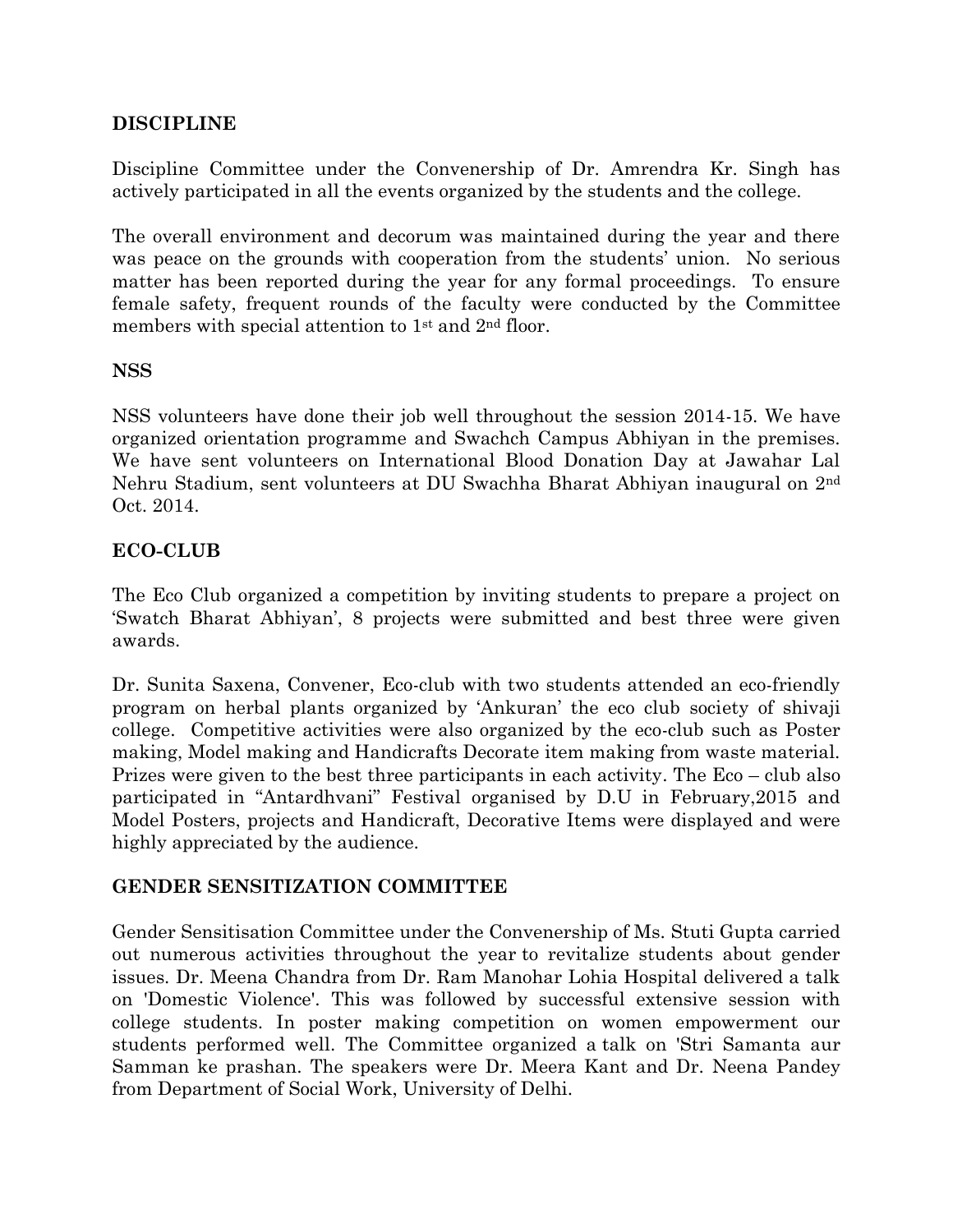#### **LIBRARY**

Our library has 56,100 books and subscribes Hindi & English Newspapers, 30 magazines and journals at present. Open access facilities to students and staff are available on ground floor and upper library building. The College Library on the ground floor as well as upper stacks areas are air-conditioned.

The library is computerized with bar coded books and membership cards. The Xerox facilities are also available to staff members. The Computer lab with 36 computers is also available to students for searching the Delhi University Library resources and other resources through internet facility.

#### **SPORTS**

The college organized Lala Shyam Lal Memorial Cricket Tournament and Annual Athletic Meet of the College on 12th & 13th March, 2015, Mr. **BALRAJ**  (International Wrestler) was the Chief Guest at the event.

Sumit Mavi, B.A.  $(H)$  Hindi Ist year got  $1<sup>st</sup>$  place in Inter College Wrestling Championship. Shakeel Ahmad, B.A. (H) Pol Sc. IInd year and Surjeet Singh, B.A. (H) Hindi Ist year got IInd Place in Inter College Wrestling Championship. Surjeet Singh, B.A. (H) Hindi Ist year and Mohd. Asif, B.A (H) IInd year got IIIrd place in Inter College Wrestling Championship. Shakeel Ahmad, B.A (P) IIIrd year, Kuldeep, B.A (H) Hindi IInd year and Udit Kumar, B.A (H) Pol Sc. IInd year IIIrd place in Inter College Wrestling Championship. Nitin Sharma, B.A (H) IInd year got IIIrd place in Inter College judo & Wrestling Championship. Suraj Dagar, B.com (P) Ist year Selected for Inter University Kabaddi Championship. The college bagged overall IInd place in Inter College Kabaddi Championship. The College got IIIrd place in Inter College Wrestling Championship.

#### **ART, DRAMA & CULTURAL SOCIETY**

The society named "Abhivyanjana" organized its Annual Event. Classical Vocal Music has been introduced first time in the college. Singing and Light Music by renowned artists were the other attractions of this event. This event has also provided platform for the students to showcase their talent in various branches of music such as singing, dance and drama. Cash prizes were awarded to motivate them in their future endeavours.

#### **GANDHI STUDY CIRCLE**

We are feeling proud to announce the annual report of "Gandhi Study Circle" has been very active throughout the Academic Session 2014-15. The circle gives various opportunities to the willing students, who have a great interest in the extracurricular activities.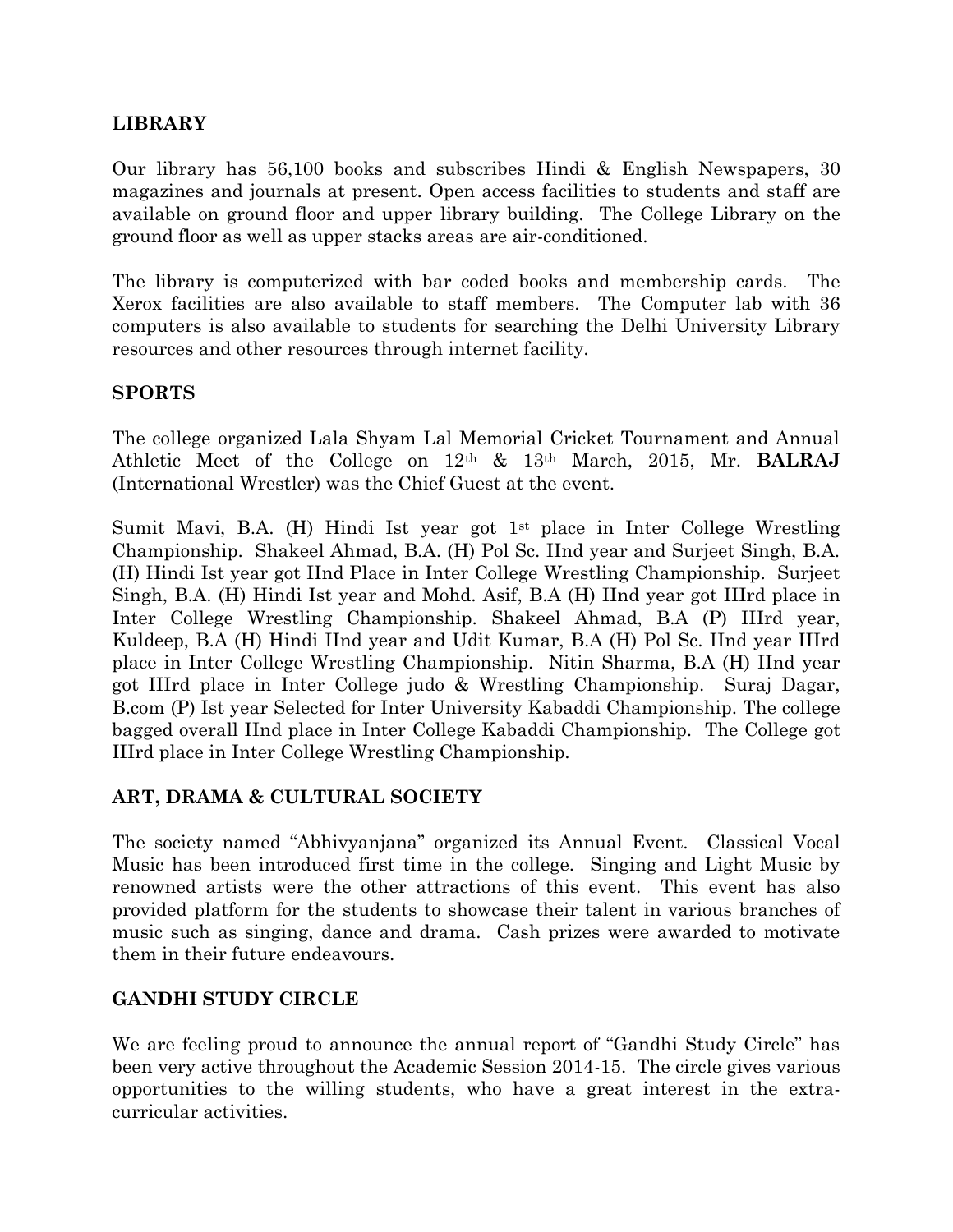First time in 2014-15, 100 merit certificate printed by Gandhi Study Circle for various competitions. The Gandhi Study Circle has organized various events in itself and participated in the other competitions also. The circle has participated in the Creative Writing Competition held on August 19, 2014, at Gandhi Bhawan, Delhi University and got 1st Prize to Priya Aggarwal. In this activity Vikas Maurya got consolation prize.

The volunteer of the circle have also participated in a debate competition on 09.09.2014 at Gandhi Bhawan, Delhi University in which our team got third prize. Deepak and Monika won this prize.

In poster making and slogan writing competition, held on October 17, 2014 at Gandhi Bhawan, Delhi University, our 10 volunteer participated in this competition and Monika has won consolation prize.

The circle has organized many events in the college also a picture 'Gandhi' by Richard Atton Brough was screen with a vibrant panel discussion has been held on 16.09.2014 in which 80 students have taken part with faculty members.

A quiz competition on – an Autobiography of M.K. Gandhi has been held on 03.11.2014 in which 45 students participated. The poster making and Slogan Writing Competition based on "Communal Harmony" has also been held in the college on the same day and 13 students participated in this competition. A lecture has been held on the topic – Gandhiji Ka Bhasha Chintan, delivered by Professor Krishan Kumar Goswami on 11.03.2015 not only the students but also the faculty members have learned a lot from this lecture.

On the occasion of 'Gandhi Jayanti' the circle has performed some activities at Gandhi Bhawan, Delhi University. The Gandhi Study Circle volunteer with incharge has presented a skit on 'Hum Sab Hein Bhai Bhai'. Our 25 volunteers actively participated in 'Swachh Bharat Abhiyan' and associated with Delhi University Swachh Bharat Abhiyan with the in-charge, Gandhi Study Circle.

The Gandhi Bhawan, University of Delhi has held a two-days Paraleal Training course on 16 and 17 March, 2015. In the programme many volunteers from our Gandhi Study Circle have participated.

#### **EQUAL OPPORTUNITY CELL**

The cell, under the convenorship of Sh. Pawan Bhura has successfully distributed note books received from University for differently-abled students. The cell is in the process of purchasing other equipments, which will cater to the need of the students / teachers with vision impairment and other disabilities. A separate room for PwD students has been provided with all the facilities. Class rooms for PwD students / teachers have been shifted to ground floor. Ramps for differently-abled students have been prepared and maintained during the year. Lift for PwD students is under process.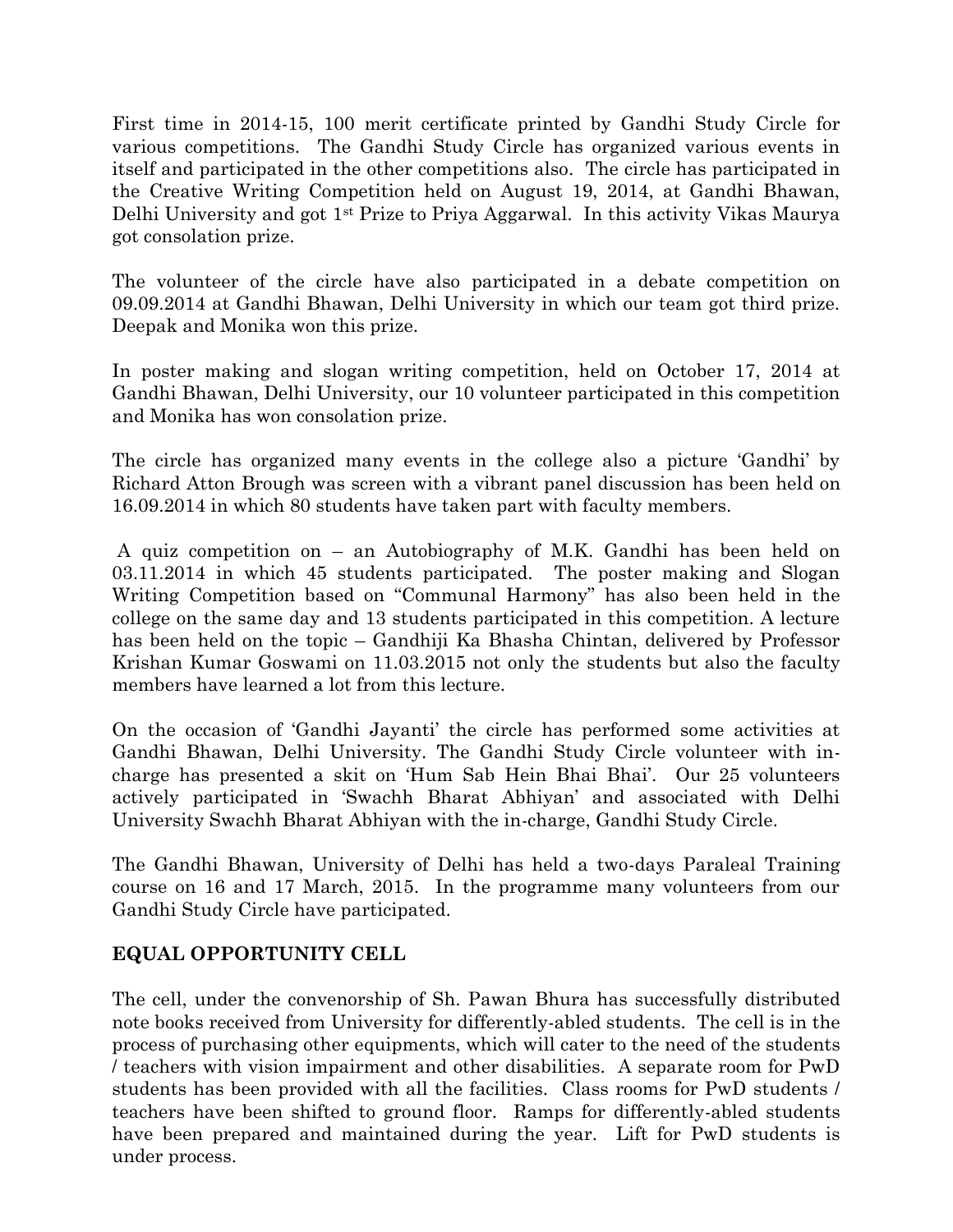#### **GARDEN COMMITTEE**

College nursery ensured supply of flowers and foliage throughout the year. New varieties of petunia and lilies were added to college nursery.

#### **COMPUTER SOFTWARE & WEBSITE COMMITTEE**

The Computer, Software & Website Committee successfully oversaw the migration to open source software. The Convener, Sh. Rajiv Ranjan Singh also designed and developed the new Website of the college [www.shyamlale.du.ac.in,](http://www.shyamlale.du.ac.in/) which was inaugurated by the Hon'ble Chairperson during this year's International Conference of the college.

#### **CANTEEN COMMITTEE**

Canteen Committee of the college actively tried to improve the working of the canteen of the college. It tried to expand the menu of the canteen and also tried to ensure the quality of the products. It has always been our endeavour to improve the services of the canteen. There still exists a lot of scope to improve the services of the canteen in terms of expanding its menu and other services and augmenting the hygiene of the canteen. The canteen committee's members express their sincere gratitude to the faculty members and other staff members of the college for their kind cooperation.

#### **WAY FORWARD**

#### **NAAC Accreditation**

The college has successfully completed the first two stages (submission of Letter of Intent (LOI) and submission of Institutional Eligibility for Quality Assessment (IEQA)) of NAAC Accreditation. We are now in the stage of preparing Self Study Report with the proficient cooperation of **Mr. Dhiraj Bahl, Sr. P.A. to Principal**, Shyam Lal College (Evening). This accreditation will help the college in getting the financial assistance from UGC in future.

The college is also in the process of establishing various centres for its brand building.

I thank the Chief Guest, the Guest of Honour, Chairperson, Governing Body, the members of the college Governing Body and the Staff members both teaching and non-teaching, who supported the college directly or indirectly to make the academic year 2014-15 more meaningful and fruitful.

I would like to thank the members of the various sub-committees and departments, former students and well wishers for their support. Without their continued support the college could not have achieved all its goals.

> **(Dr. R. L. Gupta) Principal (Actg.)**